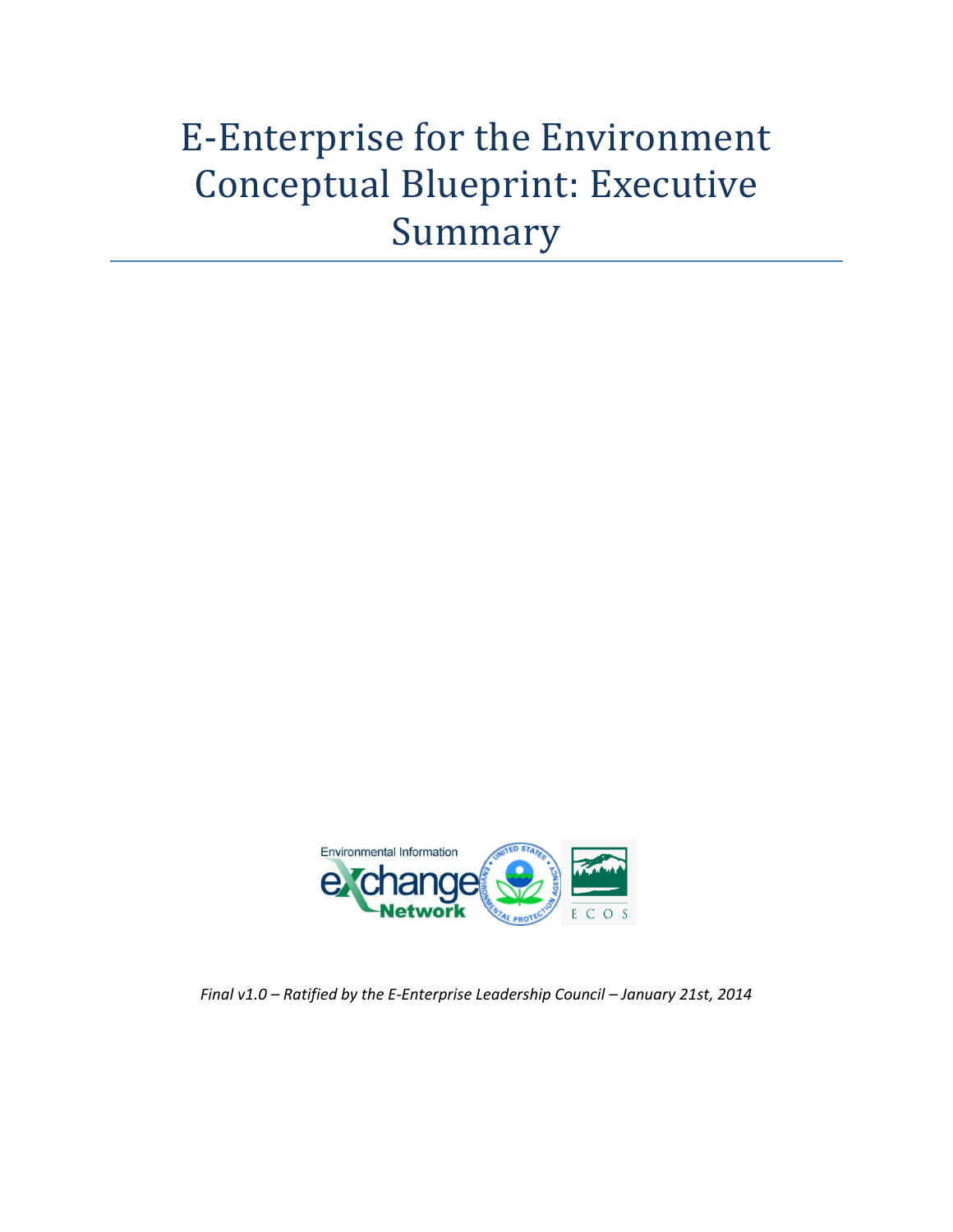### **Overview**

E-Enterprise for the Environment (E-Enterprise) is a U.S. EPA-state initiative to improve environmental performance and enhance services to the regulated community, environmental agencies, and the public. E-Enterprise will increase transparency and efficiency, develop new environmental management approaches, and employ advanced information and monitoring technologies in a coordinated effort to manage and modernize environmental programs. Some state and EPA programs have begun to streamline and modernize environmental programs and develop sophisticated and advanced information management and monitoring projects. E-Enterprise will build on these experiences. The

rationale for E-Enterprise is that states and EPA can move forward more quickly together, as one enterprise, by coordinating investments, implementing joint program improvements and technologies, and achieving economies of scale. Full realization of the E-Enterprise vision requires states and EPA to collectively recast the business model of environmental protection for the United States and, in doing so, redefine how regulators interact among themselves, with regulated entities, and with the public.

Over the past year, EPA and the states have worked together to scope and refine the E-Enterprise vision. The State-EPA E-Enterprise Working Group empanelled a Blueprint Team and commissioned a Conceptual Blueprint (Blueprint) document to define the principles and primary components of E-Enterprise. This Blueprint is the first step in defining E-Enterprise; subsequent efforts will identify E-Enterprise implementation details. A new state-EPA governance body, the E-Enterprise Leadership Council (EELC), patterned after the successful model of the Exchange Network Leadership Council (ENLC), will now assume leadership and oversee and coordinate E-Enterprise implementation. The business of environmental protection will look very different in 25 years and the seeds of this progress are now in our hands. The Blueprint seeks to identify these seeds and describe how, in partnership, they will be planted and tended.

The Blueprint focuses on the state-EPA relationship. As E-Enterprise moves forward, EPA and states will broaden the collaboration to include tribes, municipalities and other environmental authorities. We plan to invite tribes to join

#### **E-Enterprise for the Environment: The Environmental Regulator Perspective**

Some of the benefits regulators can expect from E-Enterprise are:

- Opportunities to collaboratively engage earlier and more effectively in rulemaking, program development and ongoing management.
- A forum for identifying and changing business processes that don't add sufficient value.
- Greater emphasis on innovative environmental management approaches.
- Investments in appropriate information technology and advanced monitoring that support improved environmental outcomes and enhanced service to the regulated community.
- Improved access to and use of timelier, more integrated and higher quality information in the decision-making process.
- Improved credibility with both the regulated community and the public through greater transparency, streamlined processes and updated technology.
- Opportunities for significant cost savings from sharing information technology systems and tools.
- Grants to states to help offset the costs of change, to enable complimentary development efforts and to encourage innovation.
- Application of advanced monitoring and information technologies would allow environmental problems to be spotted and corrected sooner and would add valuable tools to the toolbox for environmental protection programs.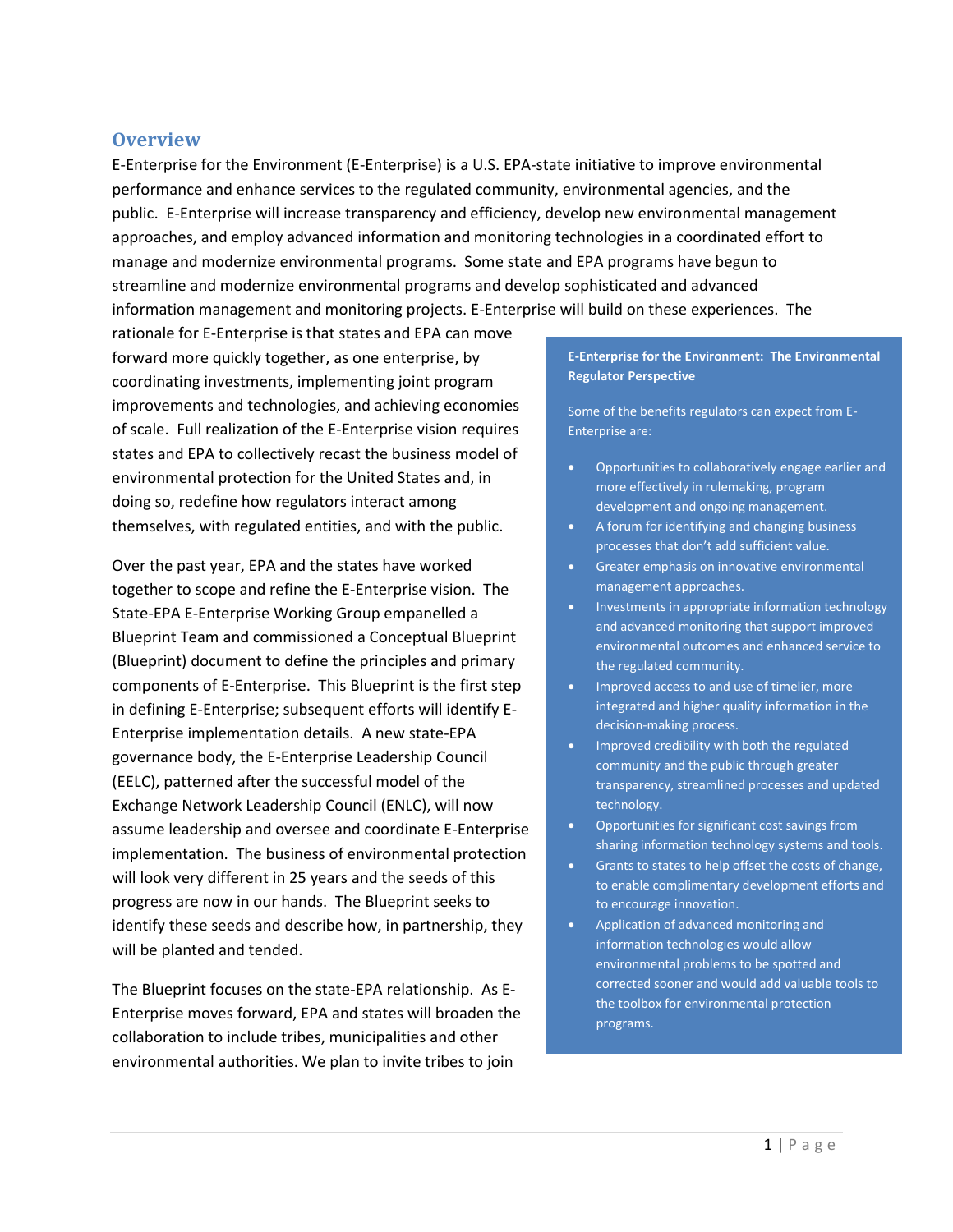the states and EPA in the governance of E-Enterprise, similar to how tribes participate in the Exchange Network Leadership Council. E-Enterprise will also invite input from the regulated community, nongovernmental organizations, educational institutions and the public.

## **E-Enterprise Design and Operating Principles**

The Blueprint team began its work by defining a set of design and operating principles. The principles are a set of grounding assumptions and many echo broader themes of federal and state IT e-government policies (e.g., The White House Digital Government Strategy). The principles reinforce that E-Enterprise is, first and foremost, a collaborative effort to modernize and improve environmental programs and regulations and to do so, in part, by investing in information technology advancements and advanced monitoring technologies and considering new ways of protecting the environment.

The design and operating principles are a set of joint state-EPA commitments to:

- 1. Manage E-Enterprise from the beginning as a partnership led by a joint governance body and work together to develop funding mechanisms and inform the independent resource investment decisions of partners.
- 2. Respect existing delegations and operating agreements throughout program changes that are driven by E-Enterprise. If seizing improvement opportunities calls for changes, negotiate these changes through existing channels.
- 3. Streamline and modernize programs before automating them. Streamlining and modernizing programs includes exploring use of new environmental management approaches to

#### **E-Enterprise for the Environment: The Regulated Community Perspective**

Regulated entities are expected to benefit from E-Enterprise in many ways, such as:

- Saving time and money by moving away from cumbersome paper-based reporting to streamlined, electronic reporting.
- Using "smart" online tools that help regulated entities understand their regulatory requirements and guide them through the reporting process.
- Allowing regulated entities to satisfy their federal and state reporting requirements in an integrated, streamlined manner, similar to how individuals can electronically prepare their federal and state tax forms using integrated software that reuses common data across the forms.
- Providing opportunities to do business with the regulators in a manner similar to the ebusiness models we are already using in banking and shopping.

A centerpiece of E-Enterprise will be the development of a new federal regulated facility portal, designed from the ground up to provide better interfaces and tools. The design approach for this portal will be "customer centric" and will include a broad based outreach effort. The outreach will validate assumptions regarding desired service improvements and identify new functionality or business process changes that will reduce burden and improve data quality.

harness program improvements and technologies. New environmental management approaches may require tackling challenging or controversial issues, regulatory changes, and take a long time to complete.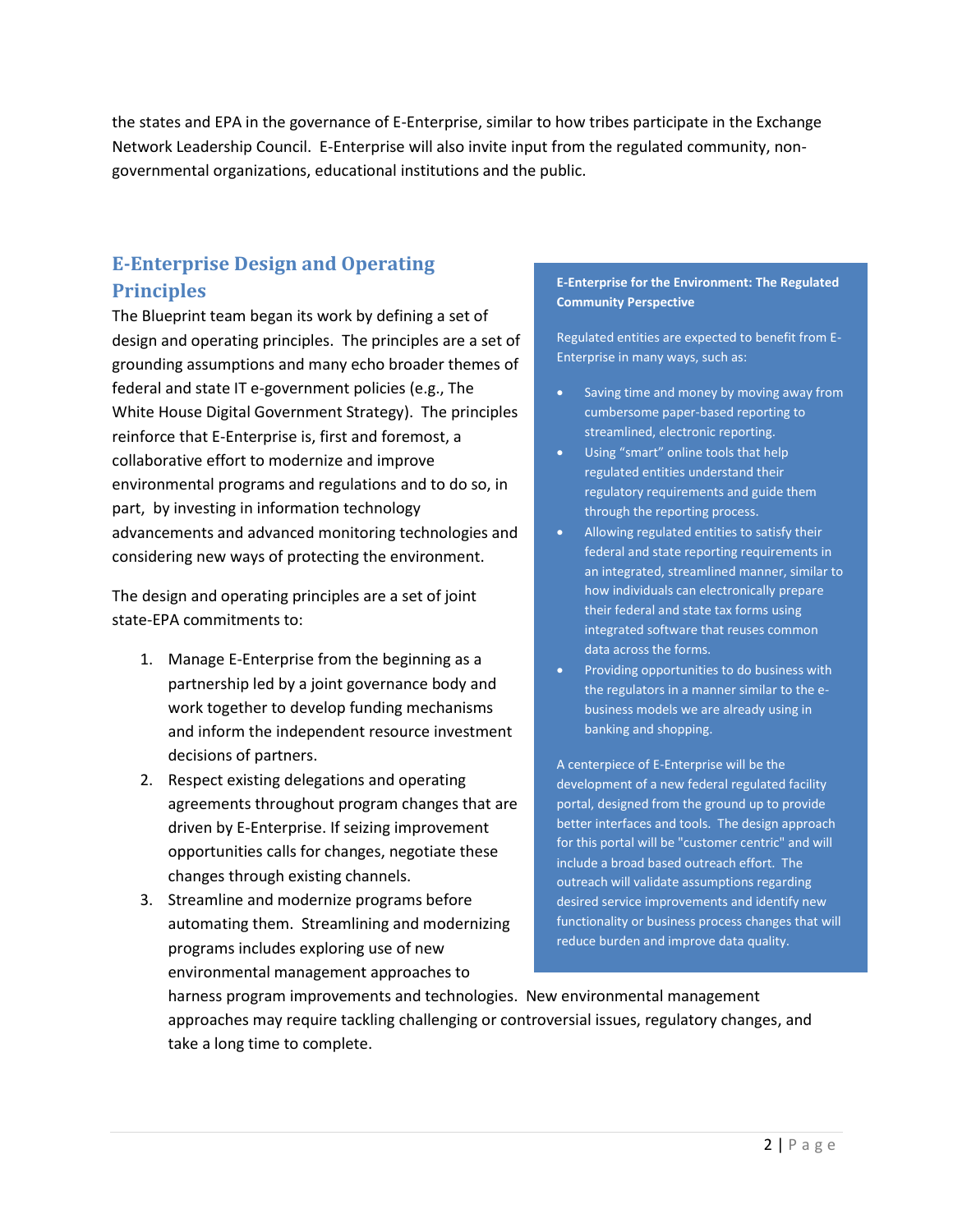- 4. Use a business case approach<sup>1</sup> to prioritize activities.
- 5. Ensure that the program and system development explicitly takes into account the user's perspective.
- 6. Establish a seamless and secure network of services and systems to improve two-way business transactions between the regulated community and partners and among partners.
- 7. Ensure systems will work smoothly together, for staff, regulated entities, and the public.
- 8. Automate access to data to promote re-use of information and services by users and their application developers.
- 9. Explore the integration of advanced monitoring, data collection, and analysis techniques into programs and explore the new management approaches they might enable.
- 10. Lower cost of program and technical implementation by providing funding and shared infrastructure.

## **E-Enterprise Components**

The Conceptual Blueprint identifies six E-Enterprise components. The components span the spectrum of technical, programmatic, and advanced monitoring aspects of E-Enterprise and in many cases represent the concrete embodiment of one or more of the principles.

The E-Enterprise Components are:

 $\overline{a}$ 

1. *Modernizing and Streamlining Programs and Regulations*: E-Enterprise projects will require changes to the underlying programs and regulations. This component defines the types and levels of these changes, and how they will impact the spectrum of environmental business processes. This component actualizes the principle to proactively examine the business case for streamlining, modernizing, or developing new approaches while looking to automate

#### **E-Enterprise for the Environment: The Public Perspective**

E-Enterprise will improve public access to environmental information and improve transparency regarding environmental decisions and conditions. Through a new online portal, the public will be able to establish user profiles to design custom pages tailored to contain information of interest. For example, a user could establish an information feed for the water quality of a nearby watershed, or monitor the progress of a nearby facility re-permitting process. States and EPA will also expand the availability of information in ways that enable development of mobile "apps."

EPA and States will implement new monitoring technologies and tools to deliver new kinds of environmental data to the public. These advances include technologies which allow real time monitoring of pollutants in air and water, cameras which can make previously invisible pollution visible, and miniaturization which can turn a smart phone into a sophisticated monitoring tool. These technologies open up entirely new approaches to monitoring environmental conditions and facility discharges and enlarge the base of potential monitors to include what is often called "citizen science." And most importantly, the overall objective of E-Enterprise for the Environment is to improve environmental protection in this country.

existing processes. E-Enterprise distinguishes between program reforms (i.e., improvements to existing programs) and new management approaches (i.e., new types of activities). It also assumes that both types of changes could be made on their own or be enabled by advanced monitoring and

 $^1$  EPA is currently developing a framework for analyzing the business case for each E-Enterprise proposal for funding. The business case will consider the return on investment for each project as well as broader benefits and impacts. This will enable decision makers to have a consistent set of criteria to apply when evaluating the value of a particular project in advancing the vision and objectives of E-Enterprise.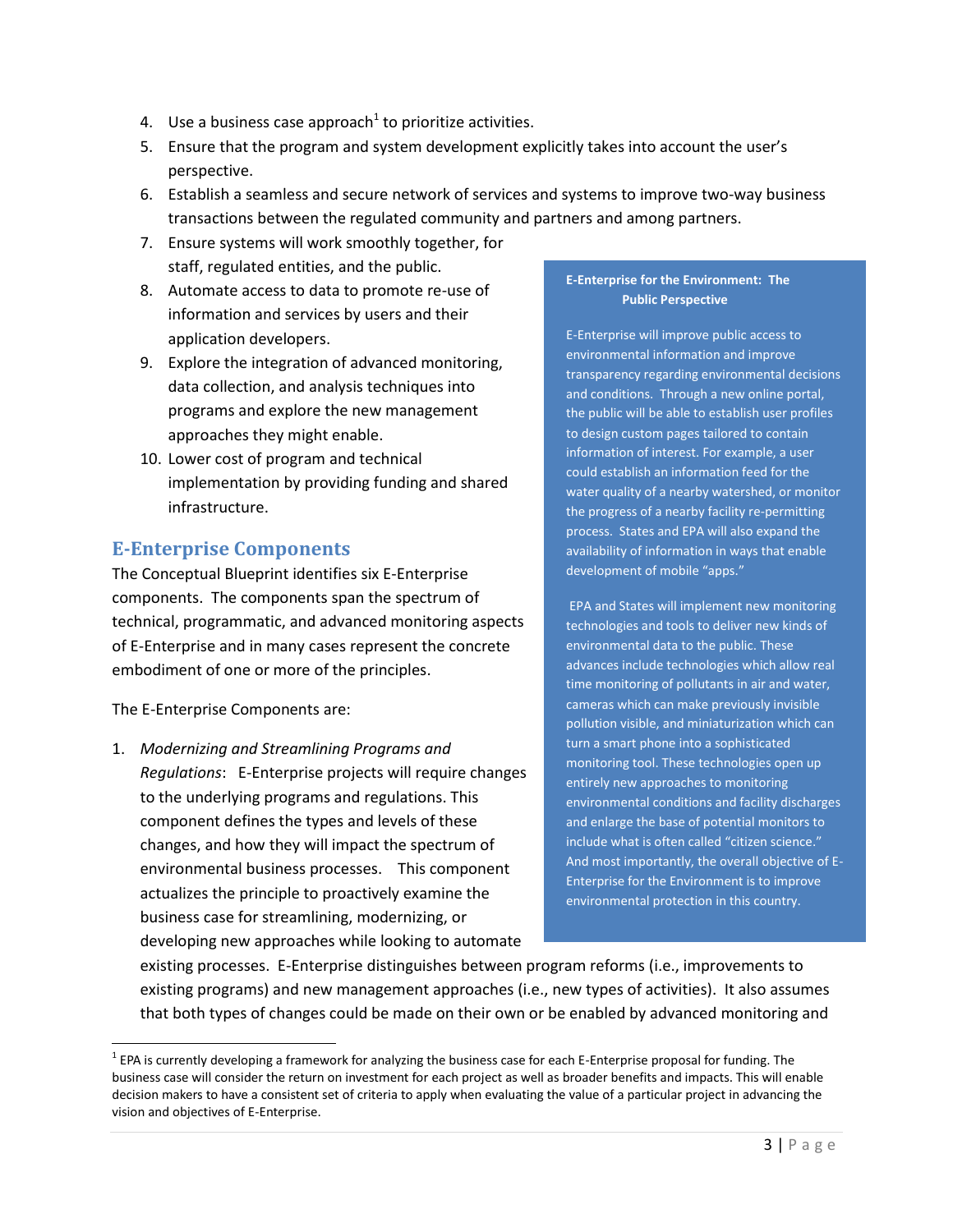information technology. Changing how programs operate may require altering the interactions between EPA, states, tribes, local entities, as well as changes in the approaches used to influence the regulated community.

- 2. The E-Enterprise Advanced Monitoring component is a *Portfolio of Advanced Monitoring Technologies, and New Data Collection and Analysis Techniques*. This E-Enterprise component will establish a portfolio of ready-to-implement advanced monitoring and data collection and analysis solutions, and promote the adoption of these solutions under a model of "build once, use many times." This component also includes an ongoing program to develop new solutions for advanced monitoring technologies and new data collection and analysis techniques. The three aspects of this component are inter-related: new monitoring technologies (e.g. a new sensor) will enable new data collection techniques and these collection techniques will in turn produce (often large) sets of data which will require new analysis techniques to interpret, communicate, and use the data. If successful, states and EPA will routinely build these technologies into our programs and use them to achieve improved environmental performance. At that point, they will no longer be considered "advanced." Note that the goal of E-Enterprise is the adoption of proven technologies; while E-Enterprise may support the pilot integration of technologies/techniques into programs; it is not a research and development program.
- 3. *The E-Enterprise Portal*. As one of the signature E-Enterprise investments, EPA intends to launch a major new portal (E-Enterprise Portal). This portal, or set of portals, will have two major functions:
	- A. There will be a regulatory portal to provide an integrated platform through which EPA can offer a growing set of e-transaction services, including e-reporting, e-notifications, and compliance assistance resources. Facilities will be able to customize their own homepages and have ready access to all transactions in one place. To the extent possible, E-Enterprise will seek to ensure that state and EPA portals are linked together as seamlessly as technically feasible so that users that have business on both can easily move between the two. States and EPA will work toward agreement on a set of technical conventions to make this possible.
	- B. There will also be a public portal to improve the transparency of EPA information and improve the public's access to that information. The public portal will provide ready access to environmental information about what is going on in any particular area. More broadly, the public portal will provide access to EPA datasets and tools to allow the public to access data in a clear and simple-to-understand format. The portal will also facilitate the public's ability to provide EPA with environmental data gathered through advanced monitoring and other techniques, including smart phone applications.
- 4. *Partner Access and Transaction Systems*: This component includes all of the partner e-transaction systems that are related to E-Enterprise. This component is the companion to the E-Enterprise Portal and the goal is to ensure that these systems interact smoothly with the EPA Portal. E-Enterprise envisions new kinds of state-EPA technical collaboration. Previously states had two choices: use their own resources to develop and operate their own systems, with the associated customization and flexibility benefits, or use the EPA national system. Now, with E-Enterprise, there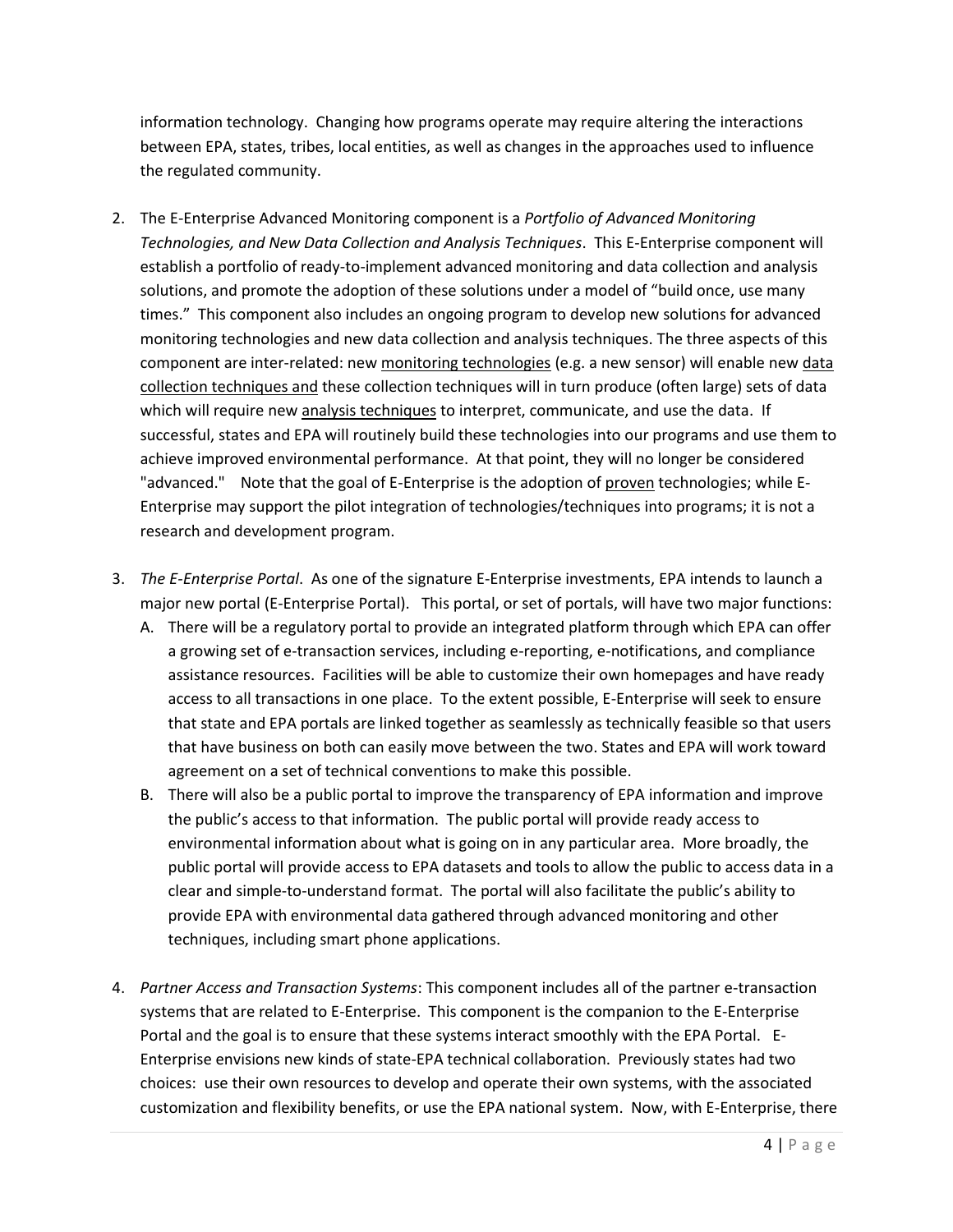will be an opportunity to utilize a modular approach in the development of shared technical components and state systems. For instance, EPA can build infrastructure to support common business processes, such as electronic signature or e-reporting capability, provide it as a service, and states can reuse and integrate this 'module' into their systems, thereby preventing duplicative system development. In other cases, states may elect to use an EPA national system to perform some transactions (e.g., receiving electronic DMRs or air emissions reports) by having data reported directly to an EPA-hosted application and then downloading their data for local use. This modular approach can also support mobile systems which, together with process improvements, can produce transformational changes in traditional activities such as inspections. Finally, this approach will enable application developers to create specialized applications for target audiences including agency staff, facilities, and the public.

- 5. E-Enterprise *Open Data and Web Services*. This component has two aspects: the first is the network of services that will plumb E-Enterprise applications, and the second is the design assertion that all data will be available, with the required level of security, to all authorized or public users. We are not starting from scratch—some of the necessary services are already provided by EPA via the Exchange Network, or via other platforms. Many of these services rely on parts of the E-Enterprise Shared Technical Infrastructure, for example EPA's CDX. This infrastructure is discussed in Component #6, while the services used to access this infrastructure are included in this component.
- 6. *E-Enterprise Shared Technical and Programmatic Infrastructure*: This component consists of the suite of reusable technical and programmatic infrastructure available to partners to support implementation of their E-Enterprise Projects. The Conceptual Blueprint calls for a high level E-Enterprise solution architecture to guide the development of E-Enterprise shared technical infrastructure. The Blueprint also identifies EPA as the lead partner to develop, operate and provide support for the majority of the E-Enterprise shared technical infrastructure.

## **Managing E-Enterprise**

A new body, the E-Enterprise Leadership Council (EELC), will provide coordination and oversight for E-Enterprise activities. Members of the EELC will be state and EPA senior executives whose principal responsibilities are primarily programmatic rather than information technology management. This programmatic emphasis will allow the EELC to engage on the program and policy issues associated with E-Enterprise implementation. The Exchange Network Leadership Council, working in partnership with EELC, will provide oversight and coordination of technical matters. An E-Enterprise Coordinator will staff the EELC and will manage the work portfolio of the entire E-Enterprise governance and coordinate the flow of issues as they work their way into and through the governance structure.

The EELC will play a key role in soliciting, selecting, prioritizing, and advocating for implementation projects and their resource allocations. The EELC will establish and call for the use of business case analyses to inform its decisions. The EELC may need to manage the real and perceived coordination costs of implementing projects consistent with the E-Enterprise framework. An early follow-on